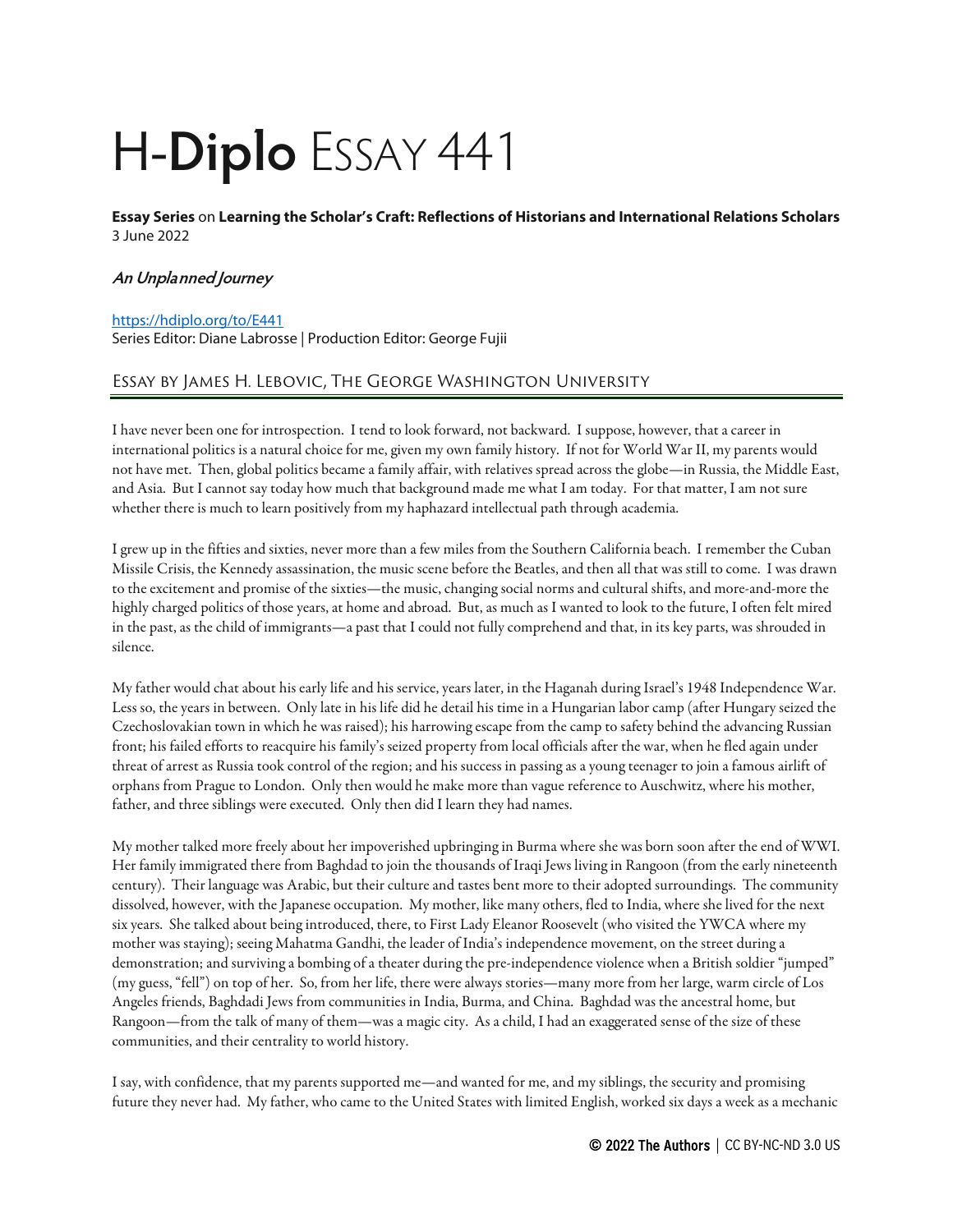in his rented shop in South-Central Los Angeles. He always earned enough for us to live comfortably. The hours were long, and the neighborhood was dangerous—too dangerous, we decided, when my father was almost killed in a violent robbery in the late sixties. For their children, education was the way up: for me (their oldest son), that meant math problems on the weekend, summer school when offered, special science classes when it was not. Life centered on making each day count—no frills (restaurant meals or birthday gifts). I had yet to decide from among the "big three," a promising future as a doctor, a lawyer, or an engineer. I was betting on "astronaut," so engineer remained a contender. I was willing to withstand the fierce competition, from most of my class, for available slots in the space program.

Yet an intergalactic career was not to be. I graduated high school in 1969 at sixteen and started college within a week of my seventeenth birthday. Soon, Neil Armstrong had already done the moon and, besides, by now, I had rejected math. (I told a math department recruiter that math was too "impersonal"—he disagreed, though I'm not sure on what basis.) My year of premed classes was lost to anti-Vietnam protests, anti-study habits, and admittedly less-noble pursuits. Then, an epiphany, in the firm voice of my chemistry professor: "you know James, we can't all be chemists." Neither boastful nor regretful, the message rang true: I had to find a different path. So, zoology begat psychology which eventually begat political science. Although I still tout my early college GPA as proof that I was committed to ending the Vietnam War, *staying out of Vietnam*—when I received a low draft number—later became reason for me to raise my GPA. Yes, ironic.

Still, my life remained bifurcated between academic work and political activity and readings. I spent far more time in political protests and student politics than I did in the classroom. I have few regrets about the period, as I think back to interacting with the icons of leftwing protest and, of course, my (albeit small) contribution to changing the world—though I do regret my decision to boycott math. But, at the time, I thought it important to take a stand.

When I shifted my major to political science (one course shy of the requirements for a psychology major), I assumed that political science was the right ticket to law school. With my exit from premed, in fact, my grades improved—enough to gain entry to at least some law schools. More importantly, I was now reading material close to my interests—nuclear weapons strategy, US foreign policy, Soviet foreign policy, and the rest—and *getting academic credit for it*.

Then, another revelation. Late in my junior year, I attended a Vietnam teach-in (run by my undergraduate mentor, Barry Steiner); the speaker was a RAND researcher who had worked on the Pentagon Papers. It had never dawned on me that you could do *that* for a living. He did it, and so could I. Forget Clarence Darrow—I was going to graduate school. I spent much of the summer of 1972 hitchhiking around the country—from Southern California to Boston, New York, and Washington, D.C. then up to Toronto and Montreal, visiting graduate schools. I'm sure I presented well after weeks on the road, but no matter. As realism and a limited budget would have it, I needed to apply closer to home. I gained acceptance and enrolled at the School of International Relations at the University of Southern California.

I was fortunate to catch the IR School in a period of transition. Jim Rosenau had joined the faculty (and would become chair), and various talented young faculty members were soon added. For my first two years of graduate school, I tried to take every class that was offered. I achieved more focus, however, after Charles McClelland hired me as a research assistant on an event-data project. I was attracted to the notion of finding patterns in large data sets—*using math*—to explain and predict worldly events. The idea appealed to me at a visceral level, though I had allowed that side of my brain to languish.

I was surely a math savant, I thought, just without the talent. I simply needed to bulk up through training. With the tuition remission I acquired as a teaching assistant to Jim Rosenau, and then Rick Ashley, I took math, statistics, and econometrics courses, and sat in on graduate courses with strong quantitative components. I began writing a dissertation on the Middle East that relied on event data. Rick Ashley chaired the committee and Jim Rosenau (to whom I had also been a research assistant) served as a member.

After delivering a 5-page proposal, as requested from my chair—a painful cut from the how-can-I-cut-any-of-this, 100-page original—I came to recognize a hidden benefit. I now knew what the dissertation was about. Within six months, the dissertation moved toward completion.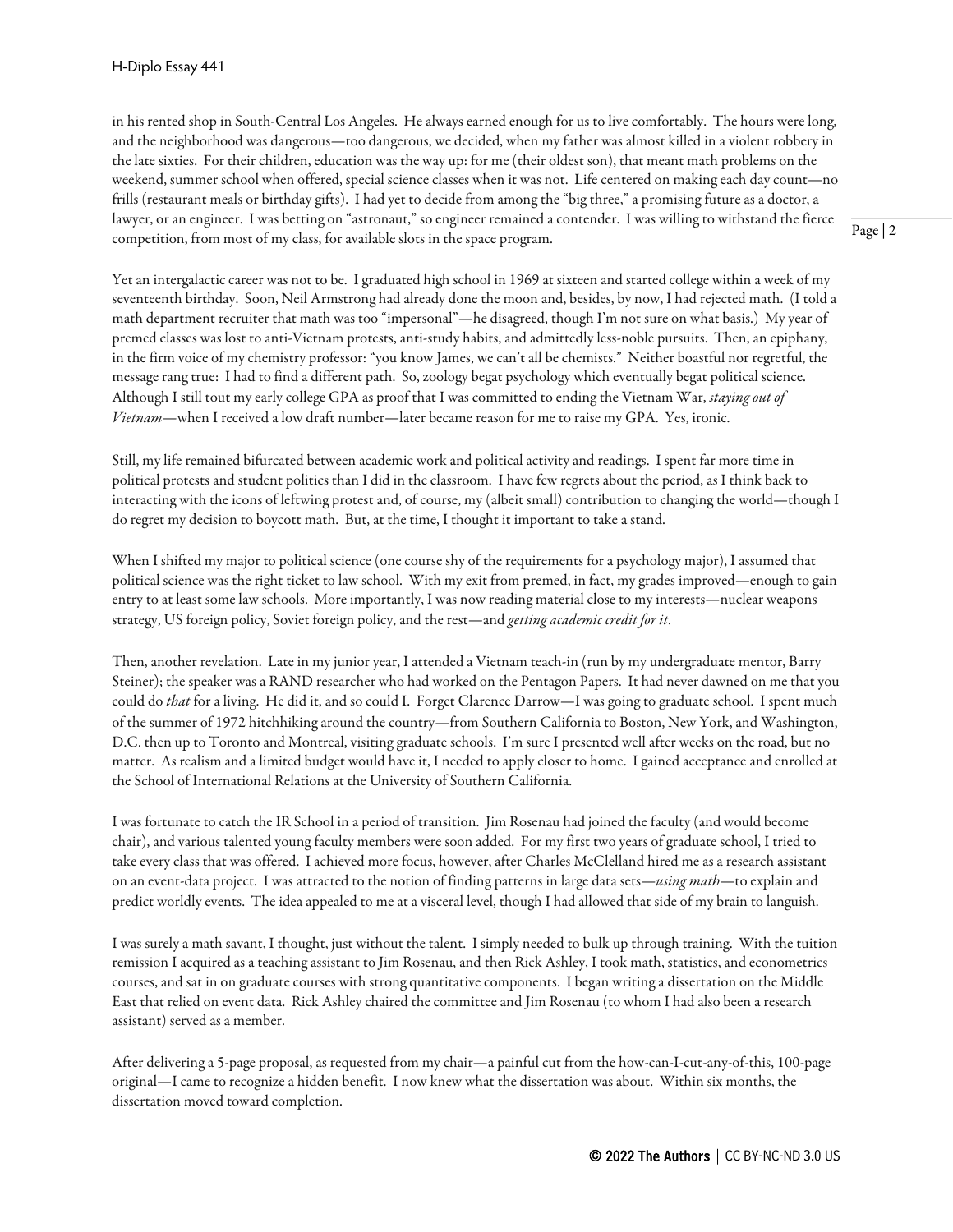But now what to do? I had worked for a consultant out of the University's computer center, helping PhD students in other departments manage their data and conduct simple statistical runs on a mainframe computer. In fact, I was one of the first students around to type their dissertation, and print successive drafts, using the mainframe computer. I wowed my friends with the final version, printed by handfeeding each page into a remote terminal: 250 pages in *under four hours*. (As I tell my students, they've lost a sense of awe.)

My boss wanted out, and he offered to turn his consulting business over to me. But life in a computer center wasn't for me. I wanted to do research that "counted." For personal reasons, I wasn't all that mobile. So, I sought work with an LA-based defense consulting firm, with an office in the Washington, D.C. area. I was hired (given my Middle East interests) to work on a project under contract from the Department of Energy.

I thought of that teach-in, a decade earlier—with its promise of a satisfying research career. I was finally living the dream living the dream, and hating it: a cubicle, nine-to-five, satisfy the client. But good fortune appeared—surprisingly—in the form of Ronald Reagan. He was elected president—the company celebrated the victory (cigars and champaign in Beverly Hills). Then, the budgetary axe. Reagan had campaigned promising to dissolve the Energy Department, but who thought that he meant *that* Energy Department? After less than a year on the job, I was out of work.

Yet I had acquired a "skill" to burnish my resume. I had energy "expertise" at a time when California was leading the charge in the energy field. No less importantly, I was addicted now to regular eating and had to find work to feed my habit. I sought out sympathetic ears in government and consulting firms in Sacramento, talked to chief economists and vice presidents at oil companies, and—wait for it—applied for openings remaining in the academic market (given the late timing on the academic calendar). I was still bound to the West Coast since mobility remained a problem. I looked at a map, and the job ads, and determined that the West Coast ended somewhere in New Mexico. As good fortune would have it, the Chair of the Government Department at New Mexico State University was looking for a visiting IR faculty member who could teach Middle East classes and, for budgetary reasons, could tie into energy work at the University. Low and behold, I had studied the Middle East and had acquired energy "expertise." I had risen to the top of the pile. I went out for my interview and quickly accepted the job when offered.

I started teaching there in Fall 1981, and I loved it. I felt at home in the Department with wonderful colleagues—and I greatly enjoyed the classroom. With a heavy teaching load (and five-day schedule), I found it hard to get research out the door but, at least, I knew my calling. I wanted to stick around for a while. But I was hired to fill a one-year position, with only a faint promise—given budgetary realities—of a renewal. Reluctantly, I applied for other positions, without geographical limitations. For *this career*, I decided to relax the constraints despite the personal complications.

The Political Science Department at the George Washington University was advertising a tenure-track quantitative IR position to start in Fall 1982. I was fortunate to know enough people in the loop who could put in a word for me, a still unpublished Ph.D. from outside the traditional hiring pool. I interviewed there and was offered the position. The teaching demands were great—a 4-3 load the first year, MA and Ph.D. comprehensives, and dissertation-committee service. Adding to my challenge, articles were my publications of choice, given my quantitative skills and interests. An academic book was necessary, however, if I expected to get tenure. I had parlayed the dissertation into a couple of quantitative articles and conducted new research for a couple more (on foreign aid and military spending). But I could not envision a book in any of that research. I was well along on the tenure clock and had to reinvent myself.

<span id="page-2-0"></span>It seemed like a stretch, given my prior research. But nuclear weapons, deterrence, and strategy had been one of my consistent interests. Much of my undergraduate IR coursework centered around the big strategic thinkers, and I'd sometimes carry their books with me. (I once joked with Eugene McCarthy about signing my Henry Kissinger book<sup>[1](#page-2-0)</sup>—and, yes, he laughed.) In graduate school, I even took a course from William Van Cleave, renowned for his uber-hawkish views

<sup>&</sup>lt;sup>1</sup> Henry Kissinger, *Nuclear Weapons and Foreign Policy* (New York: W.W. Norton, 1969).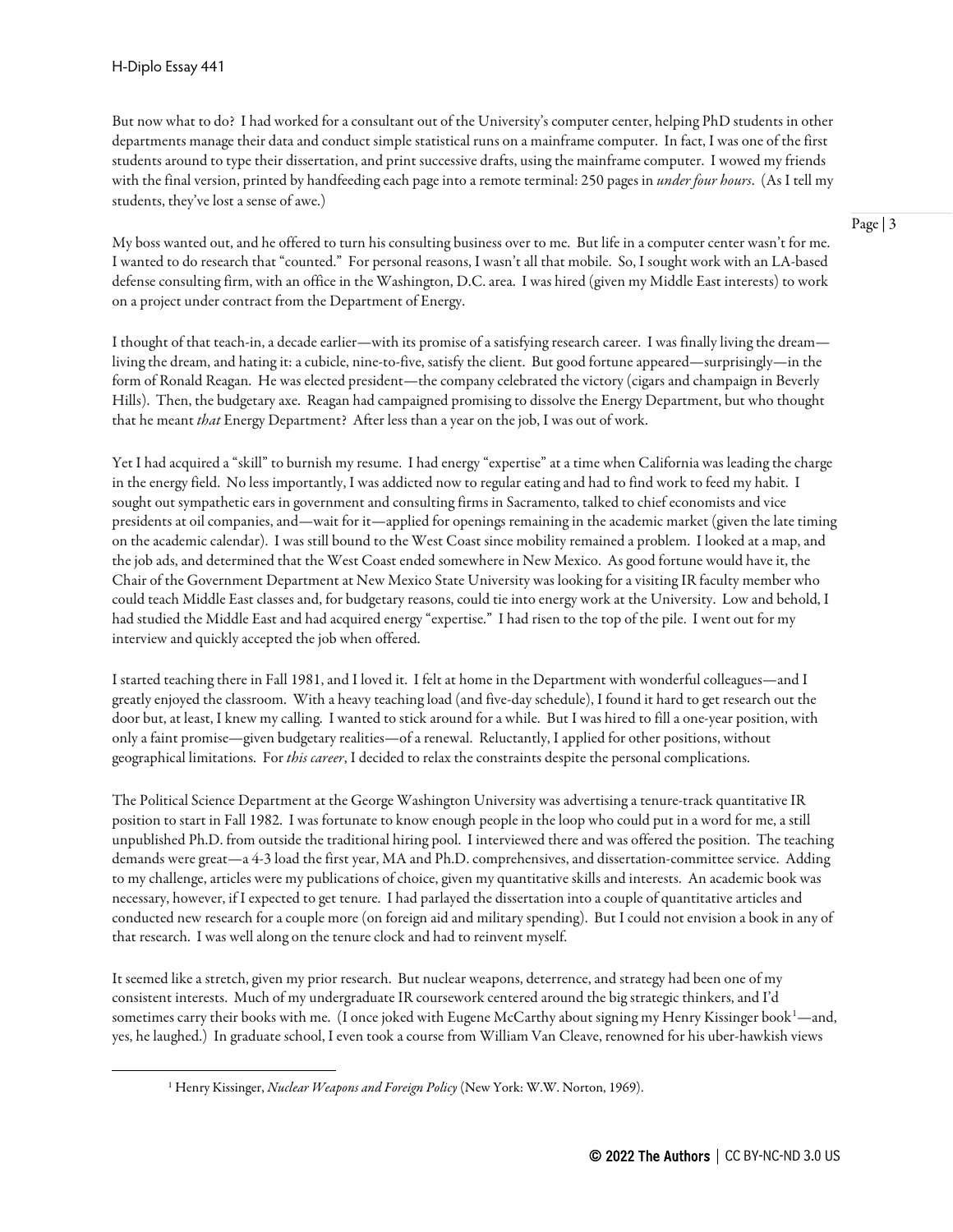on nuclear weapons—the solution, in his view, to all problems.[2](#page-3-0) (In time, I'd come to wear the blemish of his B+ on my transcript as a badge of honor.) I'd spent significant time in the IR classroom covering nuclear issues, and I'd sit through job talks on nuclear questions and think, "I could do that."

With nose to the grindstone, and a ticking clock, I set about writing a book on the United States and nuclear deterrence. The contract from Columbia University Press arrived the week before my tenure decision. $^3\,$  $^3\,$  $^3\,$  I had beaten the clock.

I could now research what I wanted to research. But then the question: what exactly was that? A book on the United States and weapons acquisition struck my fancy. I delved into the subject matter with a passion. (Nothing says "I love you" more than a suitcase full of GAO reports on your honeymoon.) But the road to completion was long and arduous. Although the project generated a couple of good quantitative articles,<sup>[4](#page-3-2)</sup> and a book,<sup>[5](#page-3-3)</sup> the Cold War had ended and, along with it, the market for books on weaponry, nuclear and otherwise.

Fortunately, for me, the Department, and its ethos, changed remarkably for the better when Lee Sigelman was hired from outside the Department as chair. His joy for research, enviable talent with the pen, good humor, and appreciation for the absurdities of academic life made him a cherished colleague. As chair, he led through example, with sound judgment and steady hand. His mandate to hire and prioritization of community-building immeasurably contributed to the growth and quality of the Department. I felt lucky that I had bought into the Department when the property values were lower. Relatively late in my career, over the next two decades, I had a mentor. I still miss him.

My research took off over the ensuing years. But, if the truth be told, I never gave thought to a research strategy. I didn't seek to ask a "big question"—even in small parts to fulfill some research agenda. I tended instead to follow interests of the moment,<sup>[6](#page-3-4)</sup> or the "logical progression" of one project to the next, often returning to prior areas of research after a hiatus. I'd finish one project and then, without much forethought, I'd start another (sometimes after insinuating myself onto the projects of a talented colleague).[7](#page-3-5) In hindsight, it seems that my research clustered around certain topics and methods and sometimes produced a fruitful application of ideas from one cluster to another. Over the decades, then, I published

<sup>3</sup> James H. Lebovic, *Deadly Dilemmas: Deterrence in US Nuclear Strategy* (New York: Columbia University Press, 1990).

<span id="page-3-2"></span><span id="page-3-1"></span><sup>4</sup> Lebovic, "Riding Waves or Making Waves? The Services and the US Defense Budget, 1981-93," *American Political Science Review* 88:4 (1994): 839-852, and Lebovic, "How Organizations Learn: US Government Estimates of Foreign Military Spending," *American Journal of Political Science* 39 (1995): 835-863.

<sup>5</sup> Lebovic, *Foregone Conclusions: U.S. Weapons Acquisition in the Post-Cold War Transition* (Boulder: Westview Press, 1996).

<span id="page-3-4"></span><span id="page-3-3"></span><sup>6</sup> See, most recently, Lebovic, "The Selling of a Precedent: The Past as Constraint on Congressional War Powers?" *The Journal of National Security Law and Policy* (Georgetown University Law, forthcoming) and Lebovic, "Predilection or Prediction? Country Selection for the President's Daily Intelligence Brief, 1961-1977," *Foreign Policy Analysis* 18:1 (2021), orab036.

<span id="page-3-5"></span><sup>7</sup> Deborah Avant and Lebovic, "US Military Attitudes toward Post-Cold War Missions," *Armed Forces and Society* 27:1 (2000): 37-56.

<span id="page-3-0"></span><sup>2</sup> William R. Van Cleave and Samuel T. Cohen, *Tactical Nuclear Weapons: An Examination of the Issues* (New York: Crane, Russak, 1978).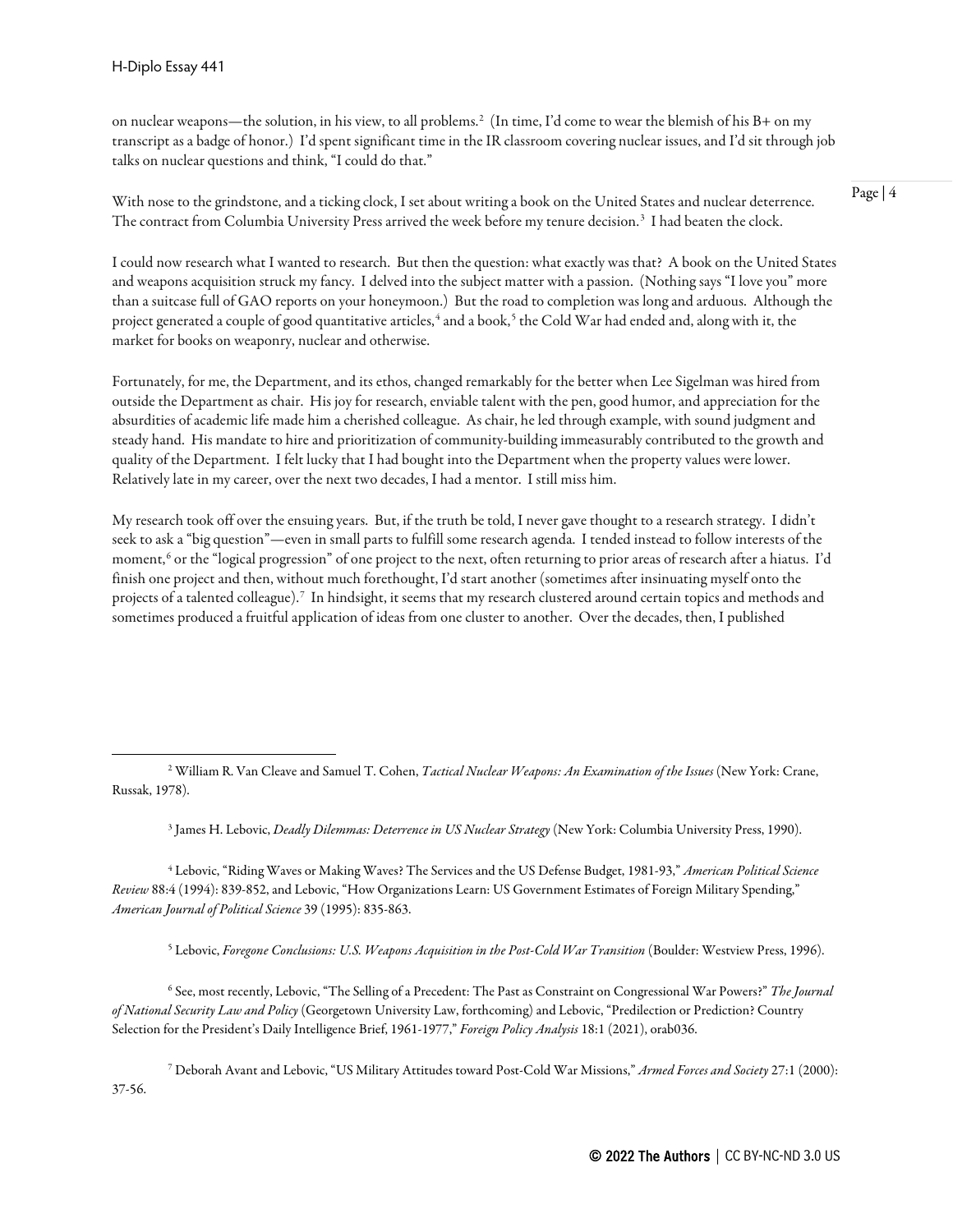quantitative articles related to event data,<sup>[8](#page-4-0)</sup> foreign aid,<sup>[9](#page-4-1)</sup> military spending,<sup>[10](#page-4-2)</sup> peacekeeping,<sup>[11](#page-4-3)</sup> democracy,<sup>[12](#page-4-4)</sup> human rights and international organizations, $13$  and travel diplomacy.<sup>[14](#page-4-6)</sup>

Only rather late in my career did I come to see myself as a "security scholar." Close colleagues, like Debbi Avant,<sup>[15](#page-4-7)</sup> would say to me, "of course you are." But, for some reason, I couldn't see it. Perhaps, I was in denial. I came from subfields where those interests were not fully accepted. "Security studies" was linked wrongly to an exclusive preoccupation with states, their militaries, and their potentially bad intent when security scholars do focus on peace building, human rights, and other lifeaffirming stuff.

With time, however, even I could read the clues. I was, in fact, preoccupied with states, their militaries, and their potentially bad intent. I was hanging out at conferences with people who weren't, but they nonetheless self-identified as "security scholars." I joined the board of ISA's International Security Studies Section, serving finally as section chair. Surely, they

<span id="page-4-1"></span><sup>9</sup> Lebovic, "National Interests and United States Foreign Aid: The Carter and Reagan Years," *Journal of Peace Research* 25:2 (1988): 115-135, Lebovic, "Donor Positioning: Development Assistance from the US, Japan, France, Germany, and Britain," *Political Research Quarterly* 58:1 (2005): 119-126, and Lebovic, "The Millennium Challenge Corporation: Organizational Constraints on US Foreign Aid, 2004-2011," *World Development* 58: June (2014): 116-129.

<span id="page-4-2"></span><sup>10</sup> Lebovic and Ashfaq Ishaq, "Military Burden, Security Needs and Economic Growth in the Middle East," *Journal of Conflict Resolution* 31:1 (1987): 106-138, Lebovic, "Consider the Source: Organizational Bias in Estimates of Foreign Military Spending," *International Studies Quarterly* 42:1 (1998): 161-174, and Lebovic, "Using Military Spending Data: The Complexity of Simple Inference," *Journal of Peace Researc*h 36: 6 (1999): 681-697.

<span id="page-4-3"></span><sup>11</sup> Lebovic, "Uniting for Peace? Democracies and United Nations Peace Operations after the Cold War," *Journal of Conflict Resolution* 48:6 (2004): 910-936 and Kerry Crawford, Lebovic, and Julia Macdonald, "Explaining the Variation in Gender Composition of Personnel Contributions to UN Peacekeeping Operations," *Armed Forces and Society* 41:2 (2015): 257-281.

<span id="page-4-4"></span><sup>12</sup> Lebovic, "Spending Priorities and Democratic Rule in Latin America," *Journal of Conflict Resolution* 45:4 (2001): 427-452; Lebovic, "Democracies and Transparency: Patterns of Reporting to the UN Register of Conventional Arms, 1992-2001," *Journal of Peace Research* 43:5 (2006): 543-562; and Cynthia McClintock and Lebovic, "Correlates of Levels of Democracy in Latin America during the 1990s," *Latin American Politics and Society* 48:2 (2006): 29-59.

<span id="page-4-5"></span><sup>13</sup> Lebovic and Erik Voeten, "The Politics of Shame: The Condemnation of Country Human Rights Practices in the UNCHR," *International Studies Quarterly* 50: 4 (2006): 861-888, Lebovic and Voeten, "The Cost of Shame: International Organizations and Foreign Aid in the Punishing of Human Rights Violators," *Journal of Peace Research* 46:1 (2009): 79-97, Faradj Koliev and Lebovic, "Selecting for Shame: The Monitoring of Workers' Rights by the International Labour Organization, 1989 to 2011," *International Studies Quarterly* 62:2 (2018): 437-452, and Koliev and Lebovic, "Compliance under Pressure: Country Reporting of Convention Adherence to the International Labour Organization," *International Interactions* 48: 2 (2021): 258-291.

<span id="page-4-6"></span><sup>14</sup> Lebovic and Elizabeth N. Saunders, "The Diplomatic Core: The Determinants of High-Level U.S. Diplomatic Visits, 1946-2010," *International Studies Quarterly* 60:1 (2016): 107-123 and Lebovic, "Security First? The Traveling U.S. Secretary of State in a Second Presidential Term," P*residential Studies Quarterly* 48:2 (2018): 292-317.

<span id="page-4-7"></span><sup>15</sup> Avant, "Pragmatic Networks and Transnational Governance of Private Military and Security Services," *International Studies Quarterly* 60:2 (2016): 330-342.

<span id="page-4-0"></span><sup>8</sup> Lebovic, "The Limits of Reciprocity: Tolerance Thresholds in Superpower Conflict," *Journal of Peace Research* 40:2 (2003): 139-158, Lebovic, "Unity in Action: Explaining Alignment Behavior in the Middle East," *Journal of Peace Research* 41:2 (2004): 167-189, and Lebovic and William R. Thompson, "An Illusionary or Elusive Relationship? The Arab-Israel Conflict and Repression in the Middle East," *Journal of Politics* 68:3 (2006): 502-518.